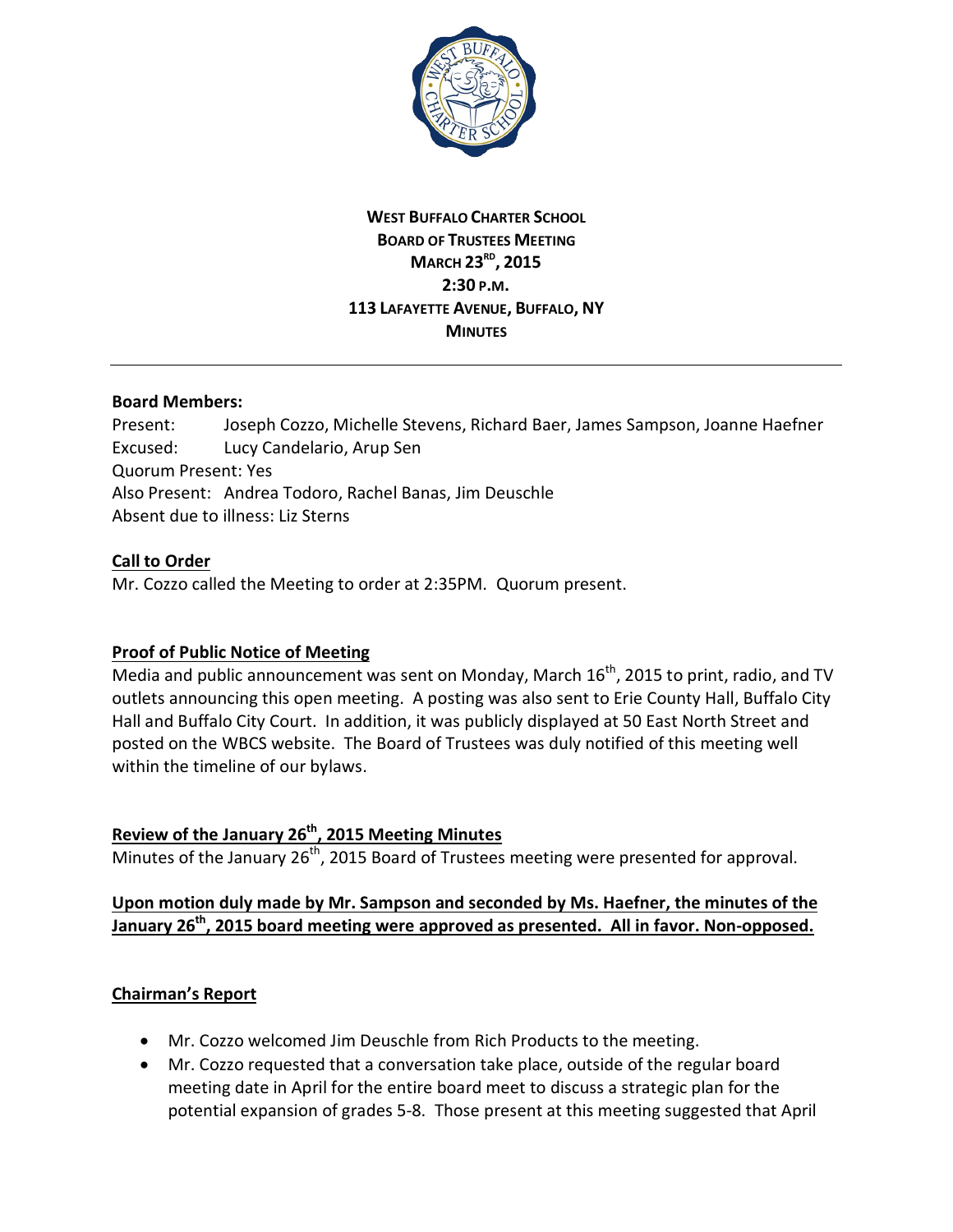$28<sup>th</sup>$  would be the preferred date to meet for the half day. Those not attending today's meeting will be notified at once to confirm their availability.

### **Financial Report**

Due to illness, Mrs. Sterns was not available to present this month's financial report. The report will be provided to the board members electronically.

## **School Leader Report**

Mrs. Todoro presented the School Leader Report for the period ending February 28<sup>th</sup>, 2015 (a copy which is attached hereto and made a part hereof).

· The Buffalo Public Schools have made the decision to add back to the calendar the Friday prior to Memorial Day (May 22<sup>nd</sup>, 2015). Mrs. Todoro suggested that WBCS conform to this change and add back the day to our calendar as well.

**Upon motion duly made by Mr. Sampson and seconded by Mrs. Stevens, the board voted to add back into the WBCS calendar Friday, May 22nd, 2015 as an additional make-up date from this winter's snow days. All in favor. Non-opposed.**

- · Discussion regarding the upcoming New York State ELA and Math Assessments that will be given to students in April.
- · Mrs. Todoro to put a policy in place for those students whose parents may want to opt out of the testing.
- · Mrs. Todoro will report to the board at the April meeting the results of where this year's fourth graders will be attending for fifth grade.
- · A request from Sister MaryLaura Lesniak from the Sister's of Mary Church at 241/245 Lafayette Avenue for the use of our parking lot for an event they are holding on May 3rd, 2015. The church will need to get a Certificate of Insurance that lists WBCS as an additional insured for the May  $3<sup>rd</sup>$  event.

## **Upon motion duly made by Mr. Sampson and seconded by Ms. Haefner, the board approved the use of the WBCS parking lot for the Sister's of Mary Church on Lafayette Avenue on May 3rd, 2015. All in favor. Non-opposed.**

- · "Save the Date" cards were presented to board members for this year's Night of the Arts on June  $17<sup>th</sup>$ , 2015 which may be held at Rich Products in their Atrium space. Board members are encouraged to invite family and friends to attend. Mrs. Todoro will also provide an electronic version of this reminder to all board members.
- · Rachel Banas presented to the board her reflections from the month of February.
- · Mrs. Todoro presented the WBCS Safety Plan for 2014-2015.